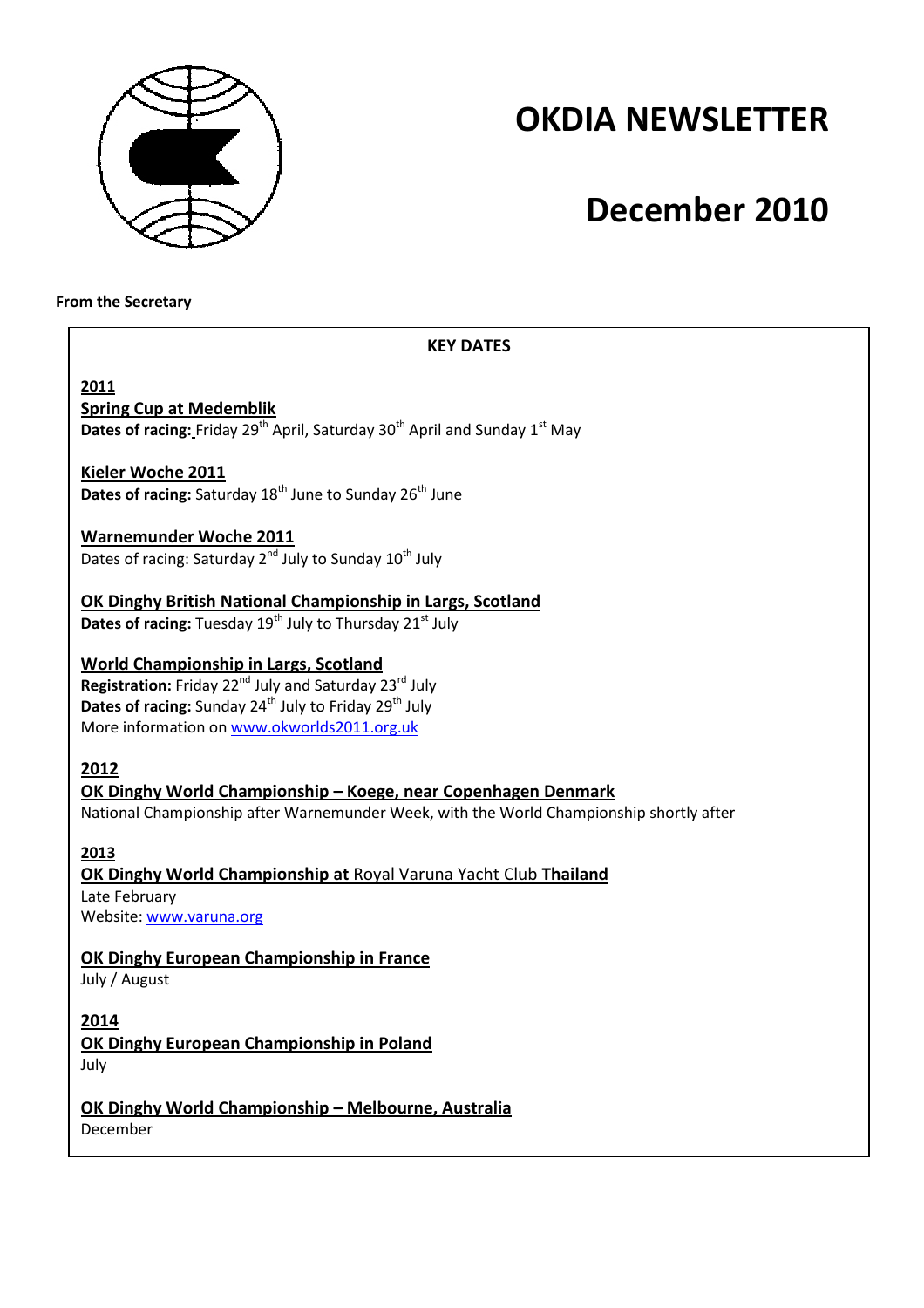#### **Measurement**

The Technical Committee continues to discuss a variety of topics regarding the measurement of the OK Dinghy. Always willing to embrace new ideas, the committee is currently discussing the use of laminated sails and the opportunity for a sailor to retain a specific sail number. Vigorous debate always results from new proposals, with one of the most important considerations being the cost implications for the sailor.

The technical Committee has prepared the following statement regarding measurement at a World Championship – please read it! Some of you have already received letters from our Chief Measurer, Dick Batt, regarding measurement issues with your boat. For us Northern Hemisphere sailors, now may be an ideal time to check that our boats conform to the measurement criteria. A new measurement form and an updated set of Rules can be downloaded from: http://www.sailing.org/classes/OKD.php

#### **Worlds Measurement Statement**

The class has recently adopted some new methods of approaching the always problematic process of measurement at World and other major International Championships. The objective is to make it a more efficient and pleasant experience for everyone.

The use of the new jig over the last few years has made us realise that many boats don't need to have hull measurement at every Championship, and so the process was started in 2009 where only a selected group of boats were put through the jig and recorded. At the discretion of the measurement team these boats may not be required for jig measurement at future events. The method of selection for this group of boats is defined in the World Championship Measurement Guidelines.

Boats that fail jig measurement, as long as they are considered by the measurement team not to have any significant advantage, are permitted to sail and have until the next championship to remedy any problems. Boats that have major problems will be assessed on an individual basis.

The items that are measured along with the hull are also recorded in the World Championship Measurement Guidelines. In addition to this, all measurers will be instructed to take a "general look" over each boat and draw the Chief Measurers attention to any problem that they might see. The process for these items will be the same; if they are not speed related then they can sail, but the issue will be noted and checked at the following championship, to make sure it has been remedied.

For example, as happened at the recent European Championship, if the sidedeck profile looks hugely different from what it should be, then some measurements may be taken and the matter reported.

Not including items on the championship measurement form does not preclude them from being 'spot" measured at an event. In this way we can control any moves by builders away from the rules, whether it is intentional or not.

The Technical Committee has created a data base of all the boats that have been through the jig in 2009 and 2010. All previous jig measurements were ignored. Anyone who has failed jig measurement will shortly be hearing from The Class Measurer with instructions to remedy any issues with their boat before the next Championship in Largs 2011. During future Championships, this instruction may be handed out at the event, with a reminder being sent out later.

The data base will be available for viewing by request at some point although it won't be published on the website. The final form of this data base has yet to be decided.

Alistair Deaves Chariman OKDIA Technical Committee

#### **Building Plaques**

We will be raising the cost of the ISAF build fee plaques to £40.00 from January  $1^{st}$  2011.

#### **Subscriptions**

Attached is the annual request for information form; I would be grateful if National Secretaries would return the completed form by **31st January 2011**. The data I receive is used to calculate the number of places each country is allocated at the 2011 World Championship in Largs. As a reminder, I resend the subscription rates that apply.